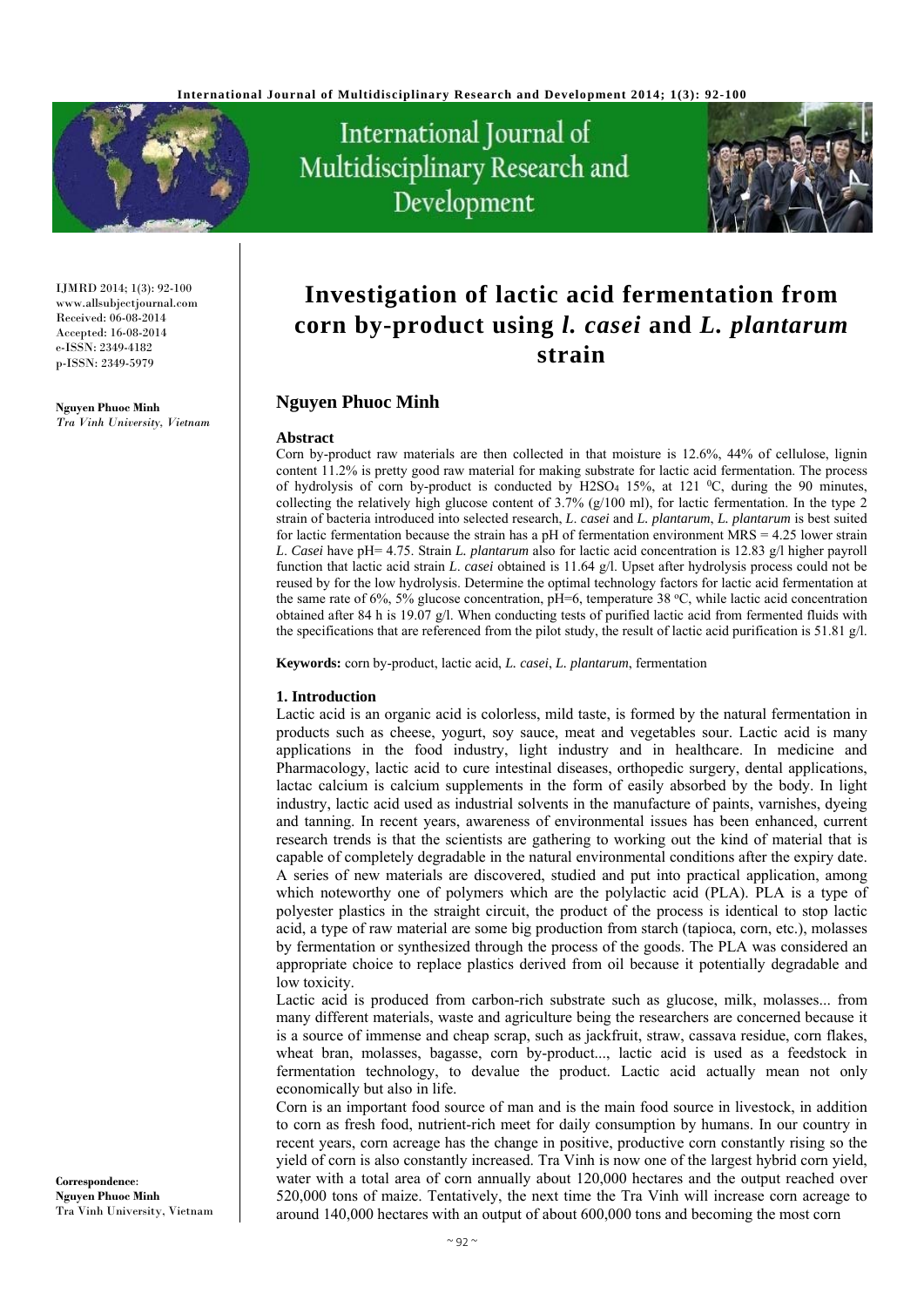yield and water so this is also the source of corn by-product emitted a lot. At present, the amount of corn by-product emitted largely making use of high value to the harvest, the farmer just released by burning materials right on the field created the harmful toxins such as  $CO<sub>2</sub>$ , dust etc. This causes enormous environmental pollution and waste materials are derived from this plant to make the corn by-product in the manufacture of very large meaning for life, has just increased economic value at the same time solved the problem is pollution problem today. By-product of corn with the main ingredient is cellulose, hemiceluloza-mainly pentosan, and lignin, corn by-product offers high xenlulozo content to after the hydrolysis conditions for lactic acid fermentation.

There are several outstanding studies mentioned to lactic acid fermentation from corn or corn by-product. P. Mercier *et al*. (1992) showed the kinetics of lactic acid fermentation on glucose and corn by *Lactobacillus amylophilus*. The biosynthesis of ammonium lactate, a product of lactic acid fermentation was studied from corn and glucose at five different pH values of 5.4 to 7.8. In the glucose fermentations, a 100% conversion of substrate was obtained resulting in a maximum lactic acid production yield of 93.2%. The optimum pH for the maximum volumetric rate of lactic acid biosynthesis (1.56 g dm<sup>-3</sup> h<sup>-1</sup>) was between 6.0 and 6.5. The corn fermentations were slower than the glucose fermentations with a resulting lactic acid yield of 67.5%. Hydrolysis of corn by enzymatic or chemical methods as well as the use of ammonium hydroxide for pH control increased both the final concentration and the rates of lactic acid production. An enhanced yield of more than 90% was finally obtained in the corn fermentations. A logistic model adequately described the kinetics of biomass growth, lactic acid production and glucose utilization in the glucose fermentations at different pH values. The dynamics of lactic acid formation in the corn fermentations were also successfully described by the developed model. The dependence of the model parameters on pH was investigated.

Ji Yan *et al*. (2001) investigated the lactic acid fermentation from enzyme-thinned starch with immobilized *Lactobacillus amylovorus*. Immobilized *Lactobacillus amylovorus* converts enzyme-thinned starch (ETS) to lactic acid. ETS was gelatinized and thinned with -amylase. The standard medium contained  $w = 3 \% (w/v)$  Yeast Extract, ETS and  $j = 10 \%$ (v/v) Friedman's mineral solution. As in free-cell fermentation, increasing levels of yeast extract resulted in faster production rates and higher cell numbers in alginate beads but not in increased productivity per cell. In immobilized-cell batch fermentation, the yeast extract requirement could be reduced to 0.75%. Lactic acid productivity could be maintained in repeated batch fermentations.

C. Ruengruglikit and Y.D. Hang (2003) examined L(+)-Lactic acid production from corncobs by Rhizopus oryzae NRRL-395. Corncobs were used as a substrate for production of  $L(+)$ lactic acid by *Rhizopus oryzae* NRRL-395. The concentration of CaCO3, corncobs and Rapidase Pomaliq, a commercial apple juice processing enzyme preparation were found to significantly enhance lactic acid production by the mold. Under optimal conditions  $(0.2 \text{ g}/100 \text{ mL CaCO}_3, 0.5 \text{ mL}/100$ mL Rapidase Pomaliq, and 5 g/100 mL corncobs), *R. oryzae* NRRL-395 yielded 299.4±6.8 g per kg dry matter of corncobs after 48 h of fermentation at 30 °C.

Beatriz Rivas *et al*. (2004) studied lactic acid production from corn cobs by simultaneous saccharification and fermentation: a mathematical interpretation. Milled corn cob samples were treated with water (autohydrolysis treatment) under optimised operational conditions to cause the selective depolymerisation

of hemicelluloses, and the cellulose-enriched residue was used as a substrate for lactic acid production by simultaneous saccharification and fermentation (SSF) in media containing cheap nutrients (spent yeast cells and corn steep liquor (CSL)), cellulolytic enzymes and *Lactobacillus rhamnosus* CECT-288 cells. SSF experiments were carried out at 45 °C under a variety of operational conditions (enzyme to substrate ratios in the range 5–55 FPU/g substrate, liquor to solid ratios in the range 6–10 kg/kg and spent yeast cells concentration in the range 5–20 g/L). In the initial SSF stages, cellobiose and glucose accumulate in the reaction media, and then decreased. The cellulose conversion into lactic acid obtained at the end of experiments was modelled by means of an empirical model. For process times longer than 25 h, cellulose hydrolysis became the rate limiting step of the SSF process, and the lactic acid concentration profiles followed a typical hyperbolic behaviour. Based on this finding, a simple model able to reproduce the time course of lactic acid was developed.

Niju Narayanan *et al*. (2004) demonstrated L (+) lactic acid fermentation and its product polymerization. The microorganisms being used for lactic acid fermentation, the raw materials reported, the various novel fermentation processes and its processing methods have been reviewed. The properties and applications of lactic acid, its derivatives and polymer have been discussed. The various routes to polymerization and the companies presently involved in lactic acid production have been covered.

Shigenobu Miura *et al*. (2004) produced L-lactic acid from corncob. The optimum temperature, initial pH, amount of added enzyme and substrate (corncob) for the hydrolysis of corncob by *Acremonium cellulase* were 35 °C, 4.5, 10 u/gcorncob and 100 g/l, respectively. Under the optimum conditions, more than 55 g/l of reducing glucoses were hydrolyzed from 100 g/l of corncob to 34 g/l of glucose and 12 g/l of xylose based on dried corncob. More than 25 g/l of Llactic acid was produced from this enzymatic hydrolyzate and less than 5 g/l of xylose remained in the 3-l airlift bioreactor. The production of L-lactic acid by simultaneous saccharification and fermentation (SSF) was also carried out in the 3-l airlift bioreactor using *Acremonium thermophilum*  (cellulose-producer) and *Rhizopus sp*. MK-96-1196 (lactic acid-producer). More than 24 g/l of L-lactic acid was produced from 100 g/l of untreated raw corncob.

Hurok Oh *et al*. (2005) experimented lactic acid production from agricultural resources as cheap raw materials. Agricultural resources such as barley, wheat, and corn were hydrolyzed by commercial amylolytic enzymes and fermented into lactic acid by Enterococcus faecalis RKY1. Although no additional nutrients were supplemented to those resources, lactic acid productivities were obtained at  $>0.8$  g/l h from barley and wheat. When 200 g/l of whole wheat flour was hydrolyzed by amylolytic enzymes after the pre-treatment with  $0.3\%$  (v/v) sulfuric acid and sterilized by filtration, E. faecalis RKY1 efficiently produced lactic acid with 2.6 g/l h of lactic acid productivity and 5.90 g/l of maximal dry cell weight without additional nutrients. Lactic acid productivity and cell growth could be enhanced to 31% and 12% higher values than those of non-adapted RKY1, by adaptation of E. faecalis RKY1 to CSL-based medium. When the medium contained 200 g/l of whole wheat flour hydrolyzate, 15 g/l of corn steep liquor, and 1.5 g/l of yeast extract, lactic acid productivity and maximal dry cell weight were obtained at 5.36 g/l h and 14.08 g/l, respectively. This result represented an improvement of up to 106% of lactic acid productivity and 138% of maximal dry cell weight in comparison to the fermentation from whole wheat flour hydrolyzate only.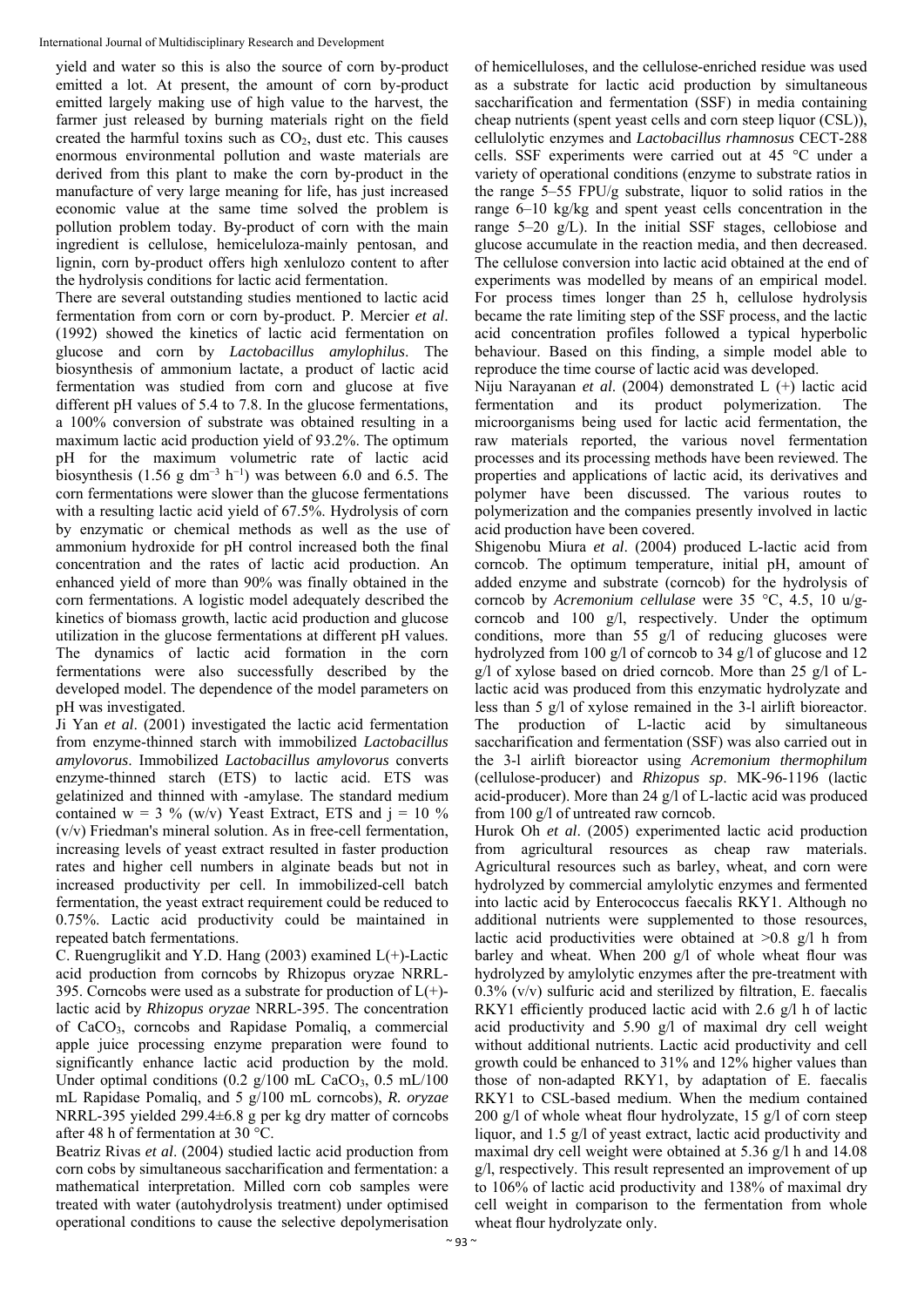Kenji Okano, *et al*. (2009) investigated efficient production of optically pure d-lactic acid from raw corn starch by using a genetically modified-lactate dehydrogenase gene-deficient and α-amylase-secreting *Lactobacillus plantarum* strain. In order to achieve direct and efficient fermentation of optically pure D-lactic acid from raw corn starch, they constructed L-lactate dehydrogenase gene (ldhL1)-deficient *Lactobacillus plantarum* and introduced a plasmid encoding Streptococcus bovis 148 α-amylase (AmyA). The resulting strain produced only D-lactic acid from glucose and successfully expressed *amyA*. With the aid of secreting *AmyA*, direct D-lactic acid fermentation from raw corn starch was accomplished. After 48 h of fermentation, 73.2 g/liter of lactic acid was produced with a high yield (0.85 g per g of consumed glucose) and an optical purity of 99.6%. Moreover, a strain replacing the ldhL1 gene with an *amyA*-secreting expression cassette was constructed. Using this strain, direct D-lactic acid fermentation from raw corn starch was accomplished in the absence of selective pressure by antibiotics. This is the first report of direct D-lactic acid fermentation from raw starch.

Zulfiqar Ali *et al*. (2009) described production of lactic acid from corn cobs hydrolysate through fermentation by Lactobacillus delbrueckii. This study described several essential factors for indirect and effective lactic acid production from food wastes by strains of Lactobacillus delbrukii using corn cob hydrolysates. The fermentation conditions considered were glucose concentration (1 - 5%), temperature  $(34 - 40^{\circ}$ C), time  $(0 - 8 \text{ days})$  and pH  $(5 - 6)$ . After pretreatment of corn cobs by dilute acid, the lignocellulosic residue was used as raw materials for the saccharification and followed by lactic acid fermentation. The best fermentation conditions were 40 °C temperature, after 84 h of fermentation time. In the saccharification and subsequently fermentation process, the final concentration of lactic acid reached 17.73 g/L based on the glucose (reducing glucoses) extracted from the saccharified corn cobs at pH 5-6. Cristian J. B. de Lima *et al*. (2010) carried out L(+) lactic acid production by new *Lactobacillus rhamnosus* B 103. L(+) Lactic acid fermentation was studied by *Lactobacillus rhamnosus* sp. under the effects of pH control and a low cost nutritional medium (glucose cane juice and corn steep liquor-CSL). Central composite design (CCD) was employed to determine maximum lactic acid production at optimum values for process variables and a satisfactory fi t model was realized. Statistical analysis of the results showed that the linear and quadratic terms of two variables (glucose cane juice and pH) had significant effects. The interactions between the three variables were found to contribute to the response at a significant level. A second-order polynomial regression model estimated that the maximum lactic acid production of 86.36 g/L was obtained when the optimum values of sucrose, CSL and pH were 112.65 g/L, 29.88 g/L and 6.2, respectively. Verification of the optimization showed that  $L(+)$  lactic acid production was of 85.06 g/L. Under these conditions, YP/S and QP values of 0.85  $g/g$  and 1.77  $g/L/h$ , respectively, were obtained after 48 h fermentation, with a maximal productivity of 2.2 g/L/h at 30 h of process.

Guo Y *et al*. (2010) determined efficient production of lactic acid from sucrose and corncob hydrolysate by a newly isolated Rhizopus oryzae GY18. The aim of this study was to investigate production of L-lactic acid from sucrose and corncob hydrolysate by the newly isolated *R. oryzae* GY18. *R. oryzae* GY18 was capable of utilizing sucrose as a sole source, producing 97.5 g l(-1) L-lactic acid from 120 g l(-1) sucrose. In addition, the strain was also efficiently able to utilize glucose and/or xylose to produce high yields of L-lactic acid.

It was capable of producing up to 115 and 54.2 g l(-1) lactic acid with yields of up to 0.81 g  $g(-1)$  glucose and 0.90 g  $g(-1)$ xylose, respectively. Corncob hydrolysates obtained by dilute acid hydrolysis and enzymatic hydrolysis of the celluloseenriched residue were used for lactic acid production by *R. oryzae* GY18. A yield of 355 g lactic acid per kg corncobs was obtained after 72 h incubation. Therefore, sucrose and corncobs could serve as potential sources of raw materials for efficient production of lactic acid by *R. oryzae* GY18.

Wang L *et al*. (2010) carried out efficient production of Llactic acid from corncob molasses, a waste by-product in xylitol production, by a newly isolated xylose utilizing *Bacillus sp*. strain. Corncob molasses containing a high content of xylose, which is one of the lignocellulosic biomasses and a waste by-product from xylitol production, was used for L-lactic acid production via a newly isolated xylose utilizing *Bacillus sp*. strain XZL9. *Bacillus sp*. strain XZL9 can utilize the mixture of glucoses including xylose, arabinose, and glucose in corncob molasses for L-lactic acid production. High concentration of L-lactic acid  $(74.7 \text{ g } l^{-1})$ was obtained from corncob molasses (initial total glucoses of 91.4 g  $l^{-1}$ ) in fed-batch fermentation. This study provides an encouraging means of producing L-lactic acid from lignocellulosic resource such as the low-cost corncob molasses.

Cristina Sánchez *et al*. (2012) examined lactic acid production by alkaline hydrothermal treatment of corn cobs. An experimental study was carried out for the corn cobs thermal conversion to obtain the maximum content in lactic acid. For this purpose, under the same conditions (275  $\degree$ C and 30 min) different concentration of  $Ca(OH)_2$  as alkaline catalyst were used (from 0.32 M to 1 M). The maximum content of lactic acid (6.72  $\pm$  0.31 g/L) was obtained with 0.7 M of Ca(OH)<sub>2</sub>. With this catalyst concentration, different reaction conditions were used (250, 275 and 300 °C and 15, 30 and 45 min). The optimal conditions to produce the highest yield of lactic acid from corn cobs in alkaline conditions were determined at 300 °C and 30 min, achieving  $44.76 \pm 2.59\%$  respect to the total cellulose and hemicellulose contained in the initial corn cobs  $(7.38 \pm 0.43 \text{ g/L of }1)$  actic acid).

Zhangwei Xue *et al*. (2012) showed efficient production of polymer-grade L-lactic acid from corn stover hydrolyzate by thermophilic *Bacillus sp*. strain XZL4. Lactic acid has been identified as one of the top 30 potential building-block chemicals from biomass. Therefore, the search for cheap raw materials is an objective to reduce the production costs. Efficient polymer-grade L-lactic acid production was achieved in this report by a thermophilic strain *Bacillus sp*. XZL4 using corn stover hydrolyzate as sole carbon source. High L-lactic acid concentration (81.0 g L-1) was obtained from 162.5 g L-1 concentrated corn stover hydrolyzate (total reducing glucose of 83.0 g L-1) with a volumetric productivity of 1.86 g L-1h-1 (0–36 h) and a product yield of 0.98 g g-1 total reducing glucoses. This is the highest L-lactic acid concentration and yield reported from corn stover hydrolyzate. And the high optical purity of L-lactic acid obtained in this study also indicated that *Bacillus sp*. XZL4 is a promising polymer-grade L-lactic-acid producer from cellulosic biomass.

At present, the use of by-products and wastes in production agriculture for our country is still very new and is the direction being the pick, in which lactic acid fermentation technology from agricultural wastes is a new trend to help receive the desired product and resolve environmental problems. So we decided to choose the subject *"Investigation of acid lactic fermentation from corn by-product using L. Casei and L. plantarum strain".*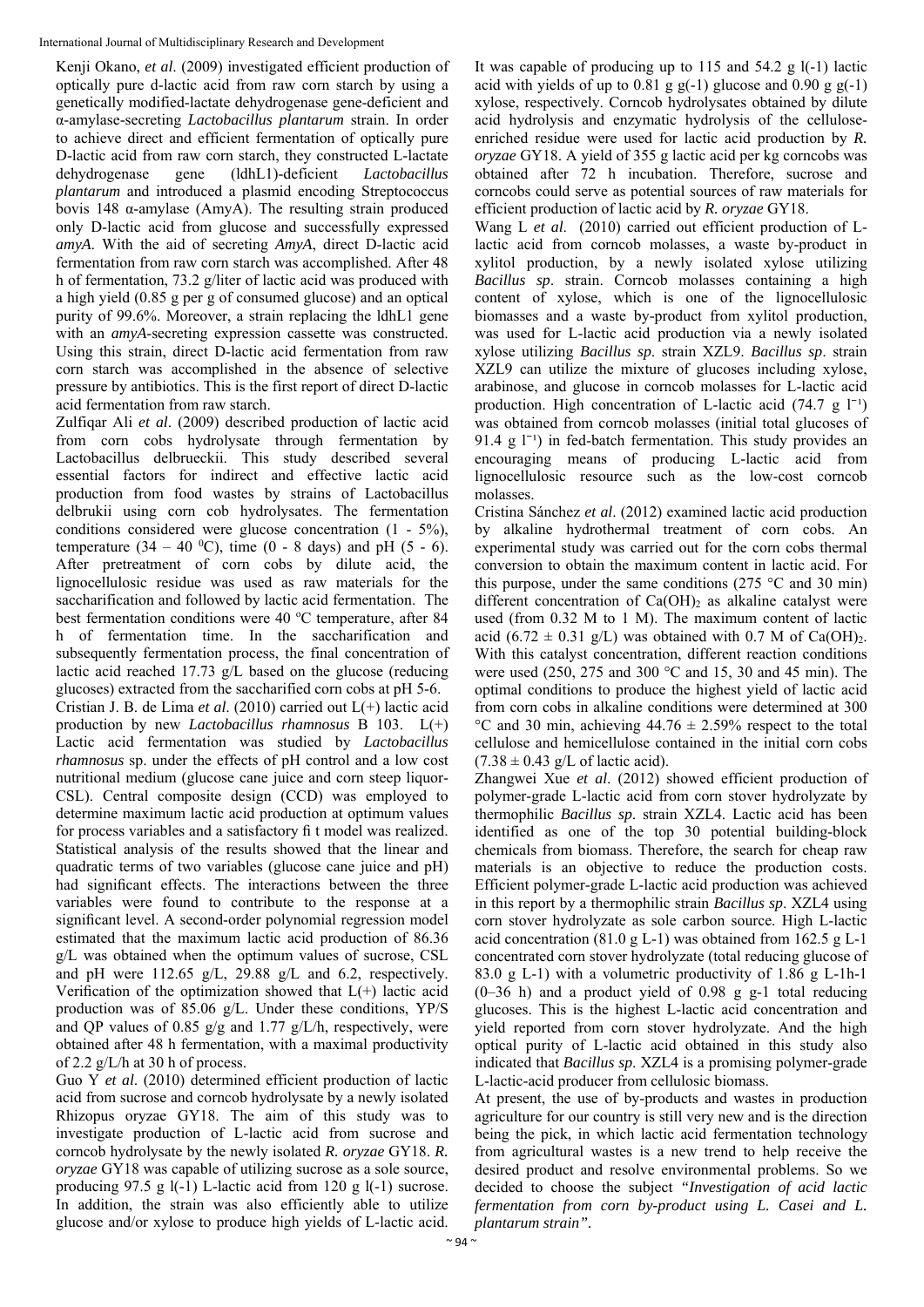## **2. Material & Method**

## **2.1 Material**

Use corn by-product was the purchase in the households in the province of Hau Giang. Lactic acid fermentation from hydrolysis of corn by-product in laboratory scale.

## **2.2 Research method**

Before conducting the study of lactic acid fermentation from corn by-product, we proceed to identify a number of chemical composition of corn by-product such as cellulose, lignin, moisture etc. Corn by-product after it determined the chemical composition will be giving away money handled in aqueous H2SO4 0.5%, for 30 minutes. Later went to determine the amount of cellulose, lignin and moisture.

Corn by-product once dealt with will be put away hydrolysis with H2SO<sub>4</sub> 15%. At the rate of 1: 10 (w/v), at 121 °C, 90 minute period. After hydrolysis then neutralize NaOH 15% filter separates the excess our receiving are fluided after hydrolysis. After obtaining room hydrolysis we proceed to determine the reducing glucoses content of the hydrolysis by color comparison method using dinitrosalicylic acid (DNS). To determine the concentration of glucose we proceeded to build the standard glucose to from the rear, we calculate the concentration are based on the standard line equation.

Strain breeding of bacteria after cultivation of breeding lines activated level 1 then proceed up yeast in the environment 2: 1) proceed to inoculate 2 strain of bacteria into the environment MRS liquid at ambient temperature  $37 °C$ ,  $48$ hours to determine the capacity of the fermentation strain of bacteria by measuring the pH of fermentation environment. 2) conduct 2 fermentation strain of bacteria into the room environment hydrolysis of corn by-product concentration 5% glucose has nutritional ingredients supplements and cleaning sterilization. Fermentation is performed in conditions of temperature 37 °C, 48-hour period,  $pH = 6$ . Then proceed to determine the amount of lactic acid forms to determine the capacity of the fermentation strain bacteria.

## **3. Result & Discussion**

## **3.1 Survey chemical composition of corn by-product before pre-treatment**

**Table 1:** Chemical composition of Corn by-product before pretreatment

| Composition | Percentage % |
|-------------|--------------|
| Cenlulose   | 44%          |
| Lignin      | 11.2%        |
| Moisture    | 12.6%        |

From the results shown in table 1, corn by-product material contains cellulose quite high compared to the overall rate of corn by-product in the world. Concentration of cellulose will directly influence the concentration obtained after the course of hydrolysis of cellulose content, the higher the glucose content of as much. Lignin content of 11.2%, compared to the amount of lignin in the corn by-product world 6.7-24.5%. As such, corn by-product material could be viewed as potential source material for the production of lactic acid.

## **3.2 Survey Chemical composition of Corn by-product after pre-treatment**

**Table 2; Chemical composition of Corn by-product after pretreatment** 

| Composition | Percentage % |
|-------------|--------------|
| Cenlulose   |              |
| Lignin      | 10 8         |
| Moisture    |              |

Results indicate% of cellulose have changed significantly compared to the raw material, the process has to dissolve other compounds such as lignin, cellulose conversion to hemiceluloza, lignin content changes are not significant. Moisture content of corn by-product reduction after the pretreatment process by degrading water retention of the structures in the corn by-product, this creates favorable conditions for the process of hydrolysis of the latter. So we proceeded to treat the entire corn by-product materials according to the above methods to cater to the next study.

## **3.3 Hydrolization of corn by-product**



Fig 1: Hydrolization of corn by-product

Based on a standard line equation and results measured OD of the hydrolysis ofwe determined the concentration of the hydrolysis. The results measuring the concentration of glucose 3 samples are shown in table 3 below:

**Table 3:** Glucose concentration after hydrolization

|      |        | SampleOD (x) Glucose concentration $g/l$ , $y = 3.2233x$ |
|------|--------|----------------------------------------------------------|
|      | $-253$ | 38.87                                                    |
|      | 1.199  | 37 19                                                    |
|      | 1.178  | 36.54                                                    |
| Mean |        | 37.53                                                    |

So, to fluid our hydrolysis is obtained that represents the fluidd path is 37.53 g/l, of the performance of process of hydrolysis was 74.04% compared with his work in the world, our glucose obtained is quite high.

**\* Chemical composition in waste:** After hydrolysis, residue collected on filter paper is then washed, dried to constant mass brought to take weight, with 50 g substrate corn by-product after hydrolysis obtained 12.8g residue. We then proceeded to determine the amount of cellulose and moisture. The results are shown in table 4.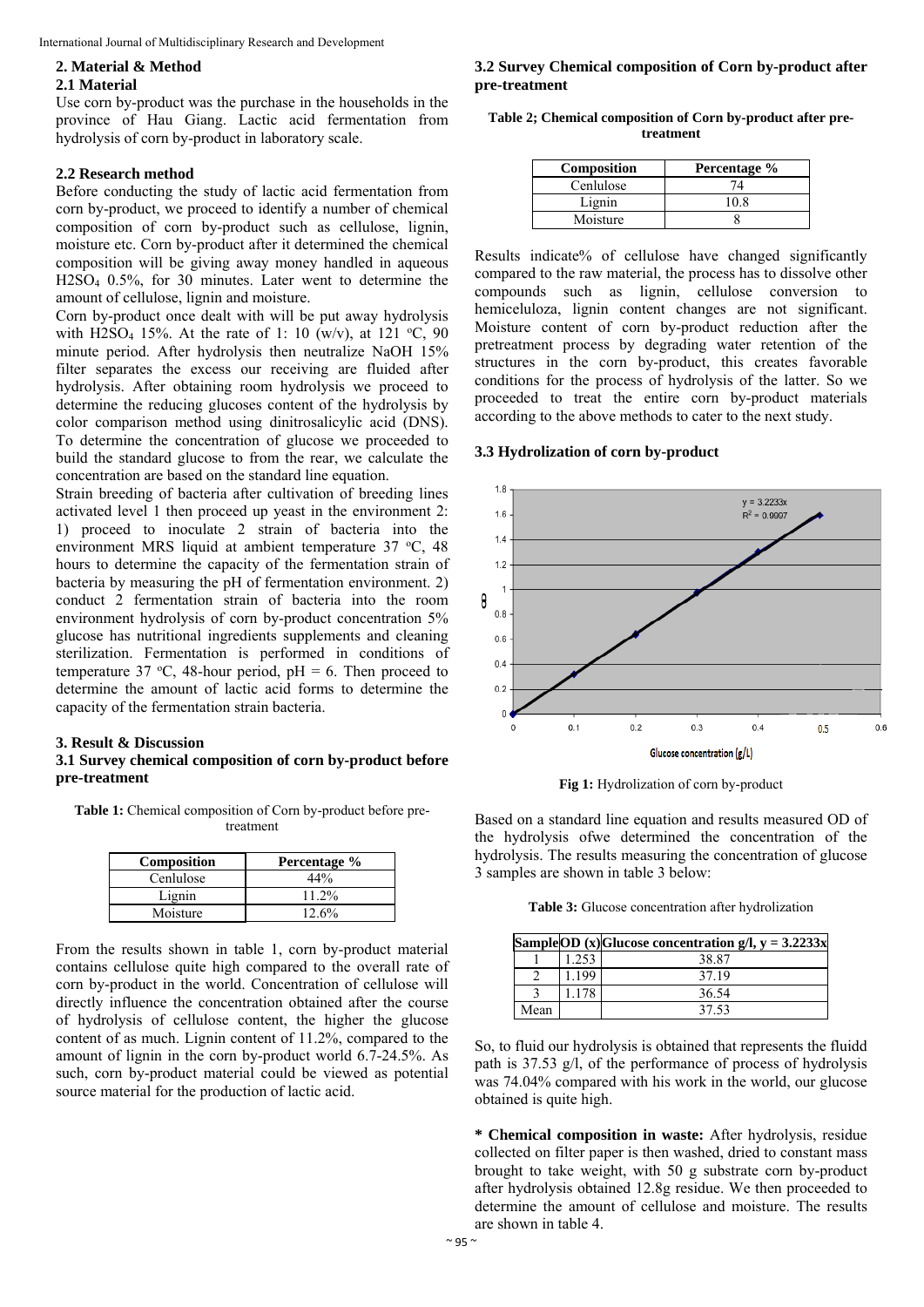**Table 4:** Chemical composition in waste

| <b>Composition</b> | Percentage $(\% )$ |
|--------------------|--------------------|
| Moisture content   | 8%                 |
| Xenluloza          | 34%                |

With the results shown in table 4 it is shown, in the cellulose content of pulp is also quite high so we went to survey the process of hydrolysis of cellulose in upset to see the performance of reuse residue. The process of hydrolysis was carried out 10 g excess in 100 ml H2SO<sup>4</sup> 15%, hydrolysis of 121 °C temperatures, time of 90 minutes. The results obtained the reducing glucose concentration glucose epidemic is 3.04 g/l, the reducing glucose concentration is very low compared to the amount of cellulose in excess earnings. According to the results of research in group 4 and some studies make use of the excess corn after the hydrolysis of cellulose component is mostly hard to hydrolysis and some other components. Excessive intake should not be re-used that it can only be used for other purposes are less economic value.

## **3.4 Strain prepraration for lactic fermentation 3.4.1 Activation of bacteria strain**

Environment for *Lactobacillus casei* bacteria cultivation and the bacteria *Lactobacillus plantarum* is the environment MRS agar by Merck of Germany. This is the environment that make available. Strain bacteria *Lactobacillus casei* and *Lactobacillus plantarum* strain in freeze-dried form, animation in the environment. Chain transplants 2 levels and keep plummeting temperatures. The purpose creates favourable conditions for the fermentation process.



**Fig 2:** *L. plantarum* activated



**Fig 3:** *L. casei* activated

## **3.4.2 Selection of bacteria strain for lactic fermentation**

**Table 5:** pH of MRS fermentation for two strain *Lactobacillus plantarum* and *Lactobacillus casei* 

| <b>MRS</b> medium<br>L. plantarum |  | L. casei |
|-----------------------------------|--|----------|
|                                   |  |          |

**Table 6:** Lactic acid formation from *L. plantarum* and *L. casei fermented* in hydrolyzation medium

| <b>MRS</b> medium                 | L. plantarum L. casei |       |
|-----------------------------------|-----------------------|-------|
| Lactic acid concentration $(g/L)$ | 12.83                 | 11 64 |

Through the results table 5 and 6 showed the capacity born of lactic acid strain *L. plantarum* higher strain L. casei. The results of table 5, we find the pH of fermentation environmental strain bacteria *L. plantarum* has pH = 4.25 lower pH of fermentation environment strain bacteria L. casei have  $pH = 4.75$ . This demonstrates the environment of fermentation of the strain of bacteria *L. plantarum* to produce more lactic acid fermentation environment of strain L. casei. The results of table 6, we found the bacteria *L. plantarum* for lactic acid concentration is 12.83 g/l higher lactic acid concentration to which the bacteria L. casei born is 11.64 g/l when fermented in fluid environment hydrolysis of corn byproduct. This shows both the strain of bacteria are capable of living lactic acid in room hydrolysis of corn by-product, so fluid environment hydrolysis of corn by-product is also a good environment for the lactic fermentation. However, the bacteria *L. plantarum* produces lactic acid concentration is higher so we decided on the strain of bacteria *L. plantarum* as the strain of bacteria to lactic acid fermentation.

## **3.4.3 Breeding bacteria strain**

## **3.4.3.1 Culturing and breeding bacteria strain**  *Lactobacillus plantarum*

Strain bacteria *L. plantarum* after activation will be conducting breeding level 1 in the environment MRS 30 $\degree$ C temperature, time of 48 hours, then go preserved in temperature  $0^{\circ}$ C to cater for research. After breeding level 1, we conducted bred 2 supply strain bacteria *L. plantarum* in the fluid environment hydrolysis of corn by-product. This breeding process aimed at creating conditions for gradually adapted bacteria strain with fermentation environments facilitate fermentation to reach more effectively.

## **3.4.3.2 Determination of the number of cells of microorganisms in fermented medium:**

In the study, in response to the number of cells of bacteria for fermentation, we proceed to determine the number of cells of bacteria in fermenting indirectly by specifying the number of bacteria through quantitative methods of cells by optical density measurement method.

Proceed to dilute the bacteria were cultured in fermentation environment in distilled water at many different dilution degrees into degrees of dilution of degree 10 in a row such that the dilution and bacterial cell densities appropriate to appear the individual contact surface bacterial fossils. Proceed to count the number of bacteria on agar plates contact inferred the number of cells/ml of cultured fluid.

Over 48 hours to end the process of incubating in 30  $\degree$ C, we count the number of stray bacteria grow on the agar plates. At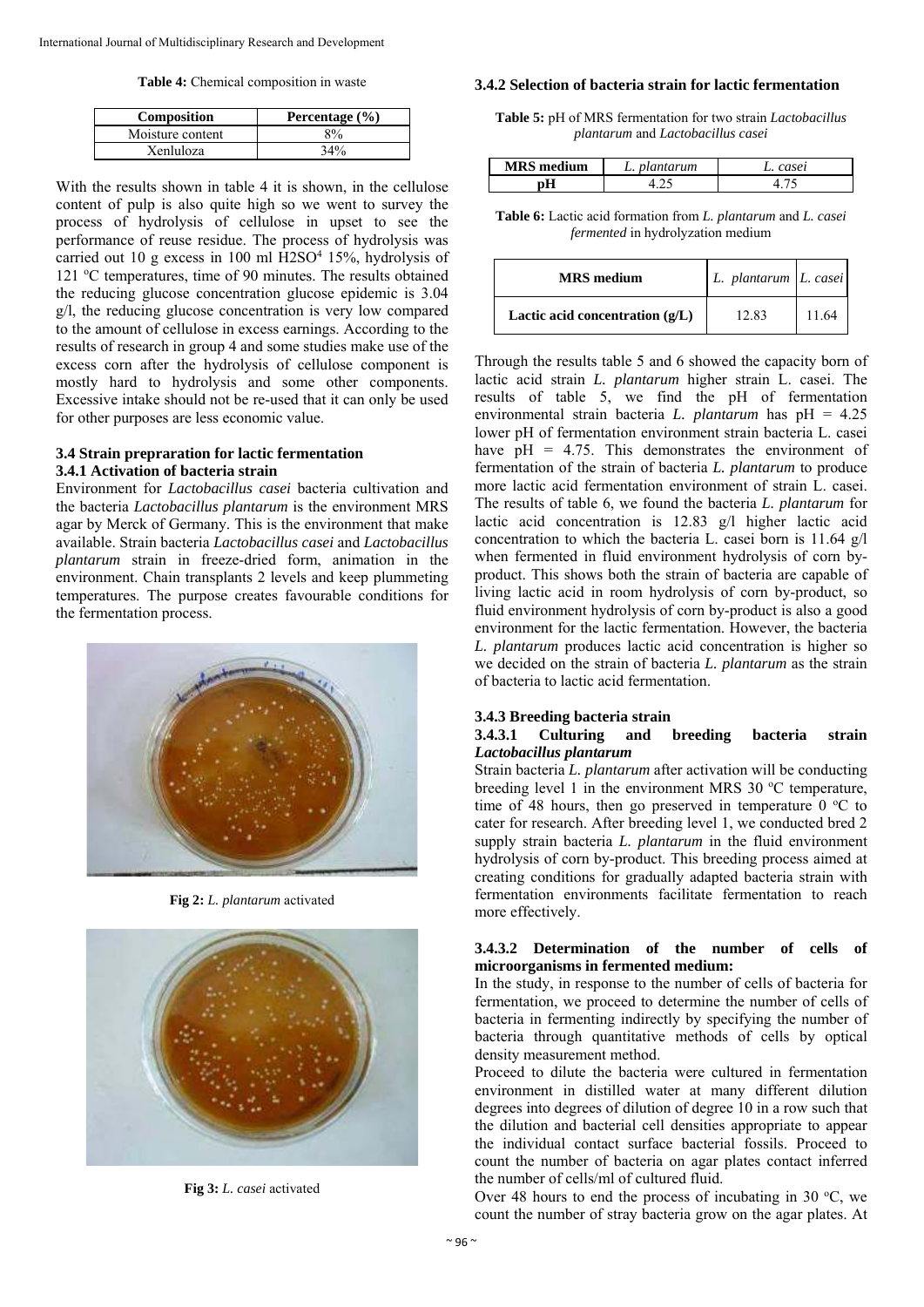the level of dilution of 107 on 2 petri we count bacteria tribe grows on 2 disks in the order once the disc is: 86 and 102. We determined the density of cells strain bacteria *L. plantarum* in the medium level of dilution of 107 is  $I=9.4x10^9$  CFU/ml. This result ensures effective fermentation because  $I > 1.3x10^9$ CFU/ml. results of the measured OD corresponds to the number of cells counted in each different dilution levels are presented in table 7.

**Table 7:** OD at cell density of *L. plantarum* 

| No | <b>Dilution</b> | <b>OD</b> | Cell density (CFU/ml) |
|----|-----------------|-----------|-----------------------|
|    | 10 <sup>4</sup> | 0.361     |                       |
|    | 10 <sup>5</sup> | 0.218     |                       |
|    | 106             | 0.187     | $2.62 \times 10^{9}$  |
|    | 107             | 0.139     | $9.4 \times 10^{9}$   |
|    | 108             | 0.098     | $15 \times 10^{9}$    |

From the results in table 7, we proceed to build the same cell number standards hafts unleashed is the opacity (OD 620 nm), the raging shaft is the same cell number. Find the equation performed the standard form:  $y = a x + b y = OD 620$  nm;  $x =$ the number of identical cells (CFU/ml), from the equation we can quantify the density of cells indirectly via the optical density measuring OD at 620 nm.

## **3.5 Factors affecting to lactic acid fermentation**

Glucose medium after adjustment for the concentration of the survey  $5\%$  (g/100 ml), we conducted supplementary nutrition, followed by cleaning sterilization and fermentation

## **3.5.1 Effect of breeding ratio to lactic acid fermentation**

Fixed 5% glucose concentration,  $pH = 6$ , temperature 37 °C, time 72 hours. Proceed to prepare the sample 7 experiments with different breeding rate 2-8%, density is 9.4x109 cells/ml. Experimental results are shown in figure 4.



Through the results of figure 4 we see when the same rate increase then the lactic acid concentration also increased from 11.88-18.76 (g/l), reached the same rate at  $6\%$ , then the acid content of the highest obtained 18.76%, which means that when the same rate increase, the lactic acid concentration also increases but to a certain value then the lactic acid concentration decreased mean ratio more like falling in a certain limit will produce lactic acid, but if the pass which will reduce acid concentration. If the same rate added too little, it is not enough for fermentation, fermentation will take time, spend time and energy. In contrast, if the same rate much reduced osmotic pressure, microbial cells were inhibited

simultaneously the same rate much will create nutritional competition during periods of growth, lactic acid products produced will be lower, and increases the costs for the breeding process at the same time will cause an inhibition of fermentation process produces byproducts. Finding out the same rate appropriate for the very fermentation process is necessary. Through our research findings in the same rate 6% we also obtained the highest concentration of lactic acid to approximate the author's research Shadi Bolourian (2010) has studied that *Lactobacillus plantarum* strains rate 5% for the lactic fermentation is the best.

## **3.5.2 Effect of glucose concentration to lactic acid fermentation**

Experiments were conducted with the following conditions: additional breeding rate is  $6\%$ ,  $pH = 6$ , the time of 72 hours, the temperature  $37 \text{ °C}$ , surveys in the different glucose concentration of 1-7%. Experimental results are shown in figure 5 below.



**Fig 5:** Effect of glucose concentration to lactic acid fermentation

Through the results figure 5, we saw increased glucose concentration, the lactic acid concentration is rising, but if the concentration of the higher lactic acid concentration decreased. When glucose concentration increased from 1-5%, lactic acid content varies from 10.74-17.50 (g/l), the concentration reaching 5% then the lactic acid content of function at the highest level, when 6-8%, lactic acid concentration decrease. This shows that when the concentration of the high street too, it is not appropriate for the active bacteria, will inhibit the process of growth and development of lactic acid bacteria. Hence, the need to adjust the glucose concentration is suitable to create favorable conditions for the fermentation process. In this study the influence of the concentration of glucose to lactic fermentation, we found in the concentration of 5% is obtained the highest concentration of lactic acid is 17.5%. This is approximate to the results of research of author Xueliang & Shen Liming Xia (2006) when research produces lactic acid from some agricultural wastes, including corn by-product, they suggested that glucose concentration of 6% was appropriate.

## **3.5.3 Effect of temperature to lactic acid fermentation**

Experiments conducted in about 34 to 40  $\degree$ C determine the best temperature for the fermentation process. With the conditions fixed concentration of glucose 5%, the same rate of 6%, the time of 72 hours. Experimental results are shown in figure 6.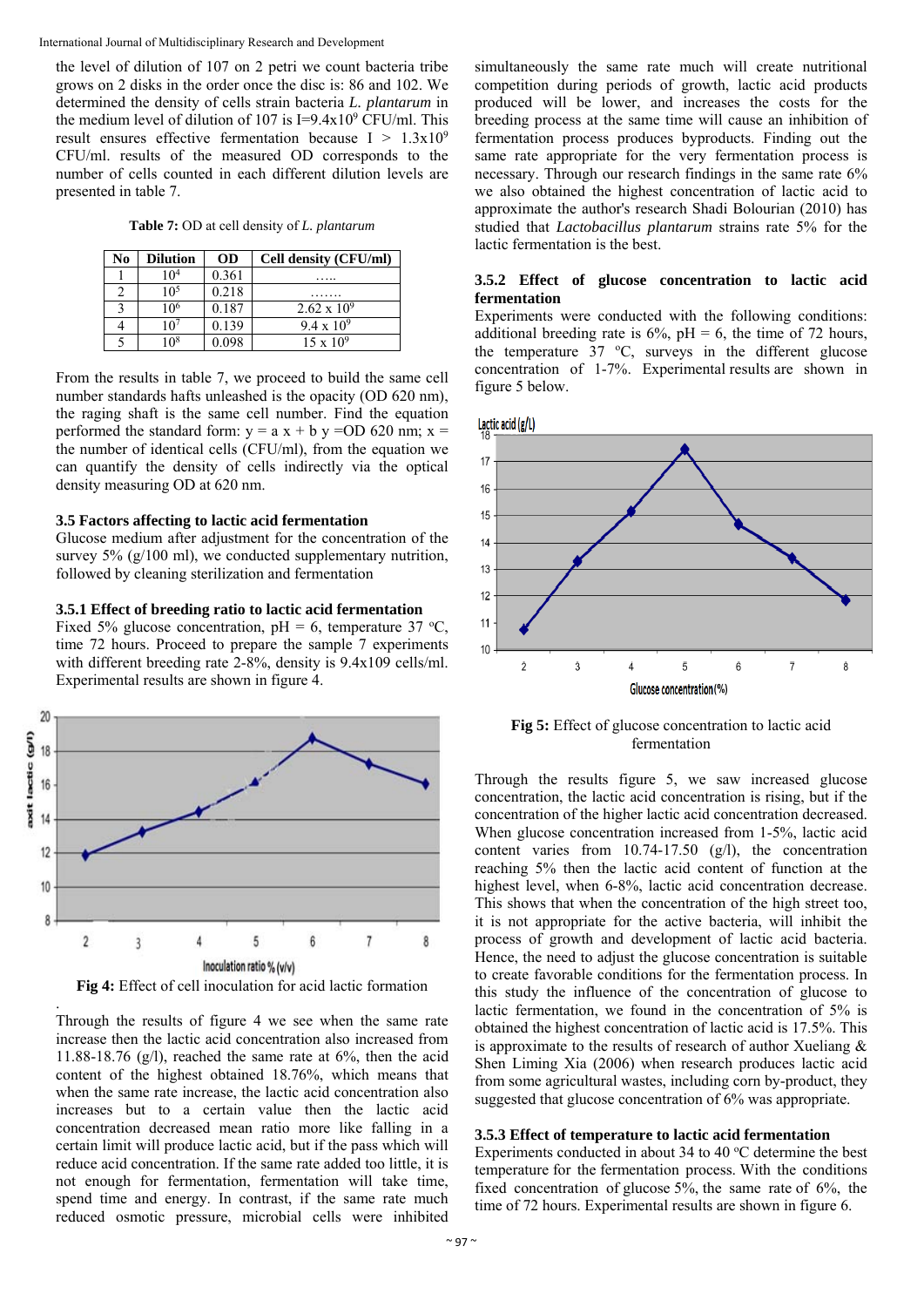

Plot of figure 6 illustrates, at a range of temperatures in  $34 °C$ to 38 °C. Lactic acid concentration increases the rise of temperature, but when the temperature rises to  $39 \text{ °C}$ , then fell. With temperatures around 34-38 °C. Lactic acid amounts obtained ascending from 10.14-18.18 g/l, temperature 39-40 <sup>o</sup>C, the lactic acid concentration decreased from 18.18 g/l down to 15.22-17.08 g/l, this indicates a temperature suitable for forming lactic acid is optimal, this temperature lactic acid concentration is highest. In our study, the proper temperature to that to which produces lactic acid concentration as high as 38 °C. Its concentration was obtained 18.18 g/l. Concentration is also relatively high compared to the research go ahead.

Compared to some foreign material that we refer to the temperature they obtained the highest concentration of lactic acid are also within about 35-39 °C.

## **3.5.4 Effect of time to lactic acid fermentation**

The process was conducted in the same rate added 5%,  $pH = 6$ , 5% glucose concentration, the temperature of the optimal, the dates 24, 36, 48, 60, 72, 84, 96 and 108 hours. The result was and is represented in the following figure 7.



**Fig 7:** Effect of fermentation time to lactic acid formation

Observe figure 7 we see when time grew from 24 hours to 84 hours, lactic acid concentration also rose sharply, gaining maximum 18.43 g/l at the time 84 hours, but when time is up 96-108 and now the lactic acid concentration decreased 17.87- 16.06 g/l this shows that time also affects the process of producing lactic acid.

Strain bacteria *Lactobacillus plantarum* as being put into the nutritional environment, they will use nutrition to growth and development, development process to a proper period will stop. Time to ferment fermentation performance, if too little fermentation time at this microorganism is not yet fully synthetic nutrient sources should produces less lactic acid fermentation time is too long, then after the bacteria have used up substrate to produce lactic acid, if not stop, the fermented lactic acid bacteria will continue to use lactic acid concentration created the work substrate to create extra products, this is not good for the lactic fermentation. So it's essential to find the right time to control the fermentation process to produce lactic acid content best.

#### **3.6 Conducting the fermentation under optimal conditions**

After studying the factors affecting lactic acid fermentation process, we conducted fermentation conditions optimization on to evaluate the efficiency of fermentation. Conducting experiments with the conditions: 5% glucose concentration,  $pH = 6$ , the same rate is 6%, the optimal temperature, time is 84hours. After performing experiments, we obtained the highest concentration of lactic acid 19.07 (g/l). This is fairly high concentration compared to the research in the world. According to the study by Hassan K et al. (2001) study on lactic acid production from agricultural wastes, with raw materials as corn by-product for lactic acid concentration is 20 g/l, or the study of the Zulfiqar (2009) has studied the production of lactic acid from corn by-product lactic acid function is 25.62 g/l. Research of Limin Wanga (2014) studied the lactic acid production from molasses of corn by-product, scrap of xylitol production by strain Bacillus to lactic acid concentration 26.4 g/l in general. Through the research results in the world, the lactic acid content of our study is also relatively high.

## **3.7 Purification of lactic acid**

Through the research and reference work on refining lactic acid in countries all over the world, we conducted tests of purified lactic acid from fermented fluids are obtained. After the fermentation fluid processing to identify lactic acid content of raw, use activated charcoal 1 g/l for stripping by heat the room 15-20 minutes then filtered several times and concentrate to enhance the concentration of lactic acid is obtained.

After the lactic acid purification, we proceed to quantify levels of lactic acid obtained by the method of comparison used color para-oxydiphenyl, 575 nm wavelength measured at sample. Lactic acid concentration results we obtained were 51.81 g/l. Lactic acid levels we obtained after purification is also relatively high. However, it is still low compared with many of the world's research as the research of Zulfiqar (2009) lactic acid concentration after refining is 80 g/l, research of Madzingaidzo L. (2002) study of lactic acid purification obtained the highest concentration of lactic acid 85%. In this study, the technological conditions of refining process only references from the work world with some raw materials of similar nature. However, this refined method has been used for years in countries all over the world, because of the simple process technology with common chemicals and easy to make. Today, the more lactic acid production with the more modern method using ion exchange method, method of electrons etc because conditions are not allowed so we just made the traditional method is to use the method of precipitating acid purification effect is therefore not high, this is just considered the test course refining lactic acid from lactic acid fermented fluids from corn by-product.